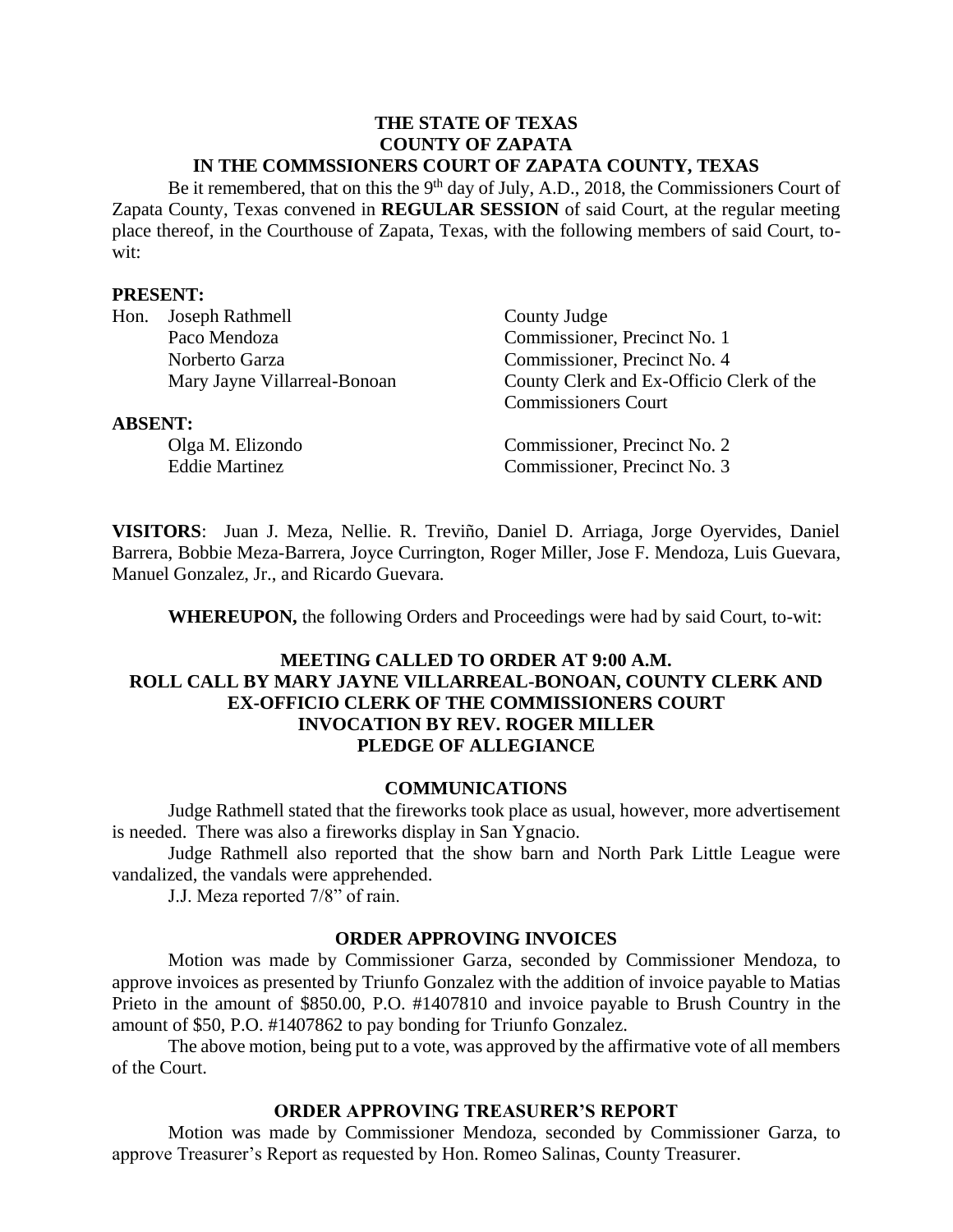The above motion, being put to a vote, was approved by the affirmative vote of all members of the Court.

# **ORDER APPROVING CHECKS ISSUED**

Motion was made by Commissioner Mendoza, seconded by Commissioner Garza, to approve checks issued as requested by Hon. Romeo Salinas, County Treasurer, with the addition of a check payable to RSL in the amount of \$61,953.30.

The above motion, being put to a vote, was approved by the affirmative vote of all members of the Court.

# **TAX / ASSESSOR COLLECTOR'S REPORT**

Tax Assessor/Collector's office reported Hotel-Motel tax collections in the amount of \$11,930.11 for year-to-date collections in an amount of \$76,472.27 and tax collections in the amount of \$267,913.53 for 87.03% year-to-date collections.

#### **ORDER APPROVING PAYMENT TO HERNANDEZ PEST CONTROL FOR REMOVAL OF BATS AND SEALING OF ENTRANCE AT ZAPATA COUNTY CLINIC BUILDING**

Motion was made by Commissioner Garza, seconded by Commissioner Mendoza, to approve the payment to Hernandez Pest Control for the removal of bats and sealing of entrance at the Zapata County Clinic building as requested by Hon. Joe Rathmell, County Judge.

The above motion, being put to a vote, was approved by the affirmative vote of all members of the Court.

# **ORDER TO TRANSFER FUNDS**

Motion was made by Commissioner Garza, seconded by Commissioner Mendoza, to approve to transfer \$30,000.00 from Royalty Fund balance to Special Road and Bridge, \$15,000.00 to line item 15-621-330 (Fuel) and \$15,000.00 to line item 15-621-351 (Repairs/Maintenance) as requested by Hon. Joe Rathmell, County Judge.

The above motion, being put to a vote, was approved by the affirmative vote of all members of the Court.

# **ORDER TO ALLOW ZAPATA COUNTY INDEPENDENT SCHOOL DISTRICT TO USE ZAPATA COMMINUTY CENTER FOR BACK TO SCHOOL EVENT**

Motion was made by Commissioner Mendoza, seconded by Commissioner Garza, to approve and allow the Zapata County Independent School District to use the Zapata Community Center on August 7, 2018 from 9 a.m. – 12 noon for a Back to School Event as requested by Hon. Joe Rathmell, Count Judge.

The above motion, being put to a vote, was approved by the affirmative vote of all members of the Court.

# **ORDER APPROVING PAYMENT TO GOVERNMENT FORMS AND SUPPLIES OUT OF RECORDS MANAGEMENT FUND**

Motion was made by Commissioner Mendoza, seconded by Commissioner Garza, to approve payment to Government Forms and Supplies invoice #0309240 in the amount of \$567.37 and invoice #0307174 in the amount of \$567.37for a total of \$1,137.74 for the purchase of binders for Minutes of Guardianship and Criminal binders to be paid out of Records Management Fund line item #73-802-336 as requested by Hon. Mary Jayne Villarreal-Bonoan, County Clerk.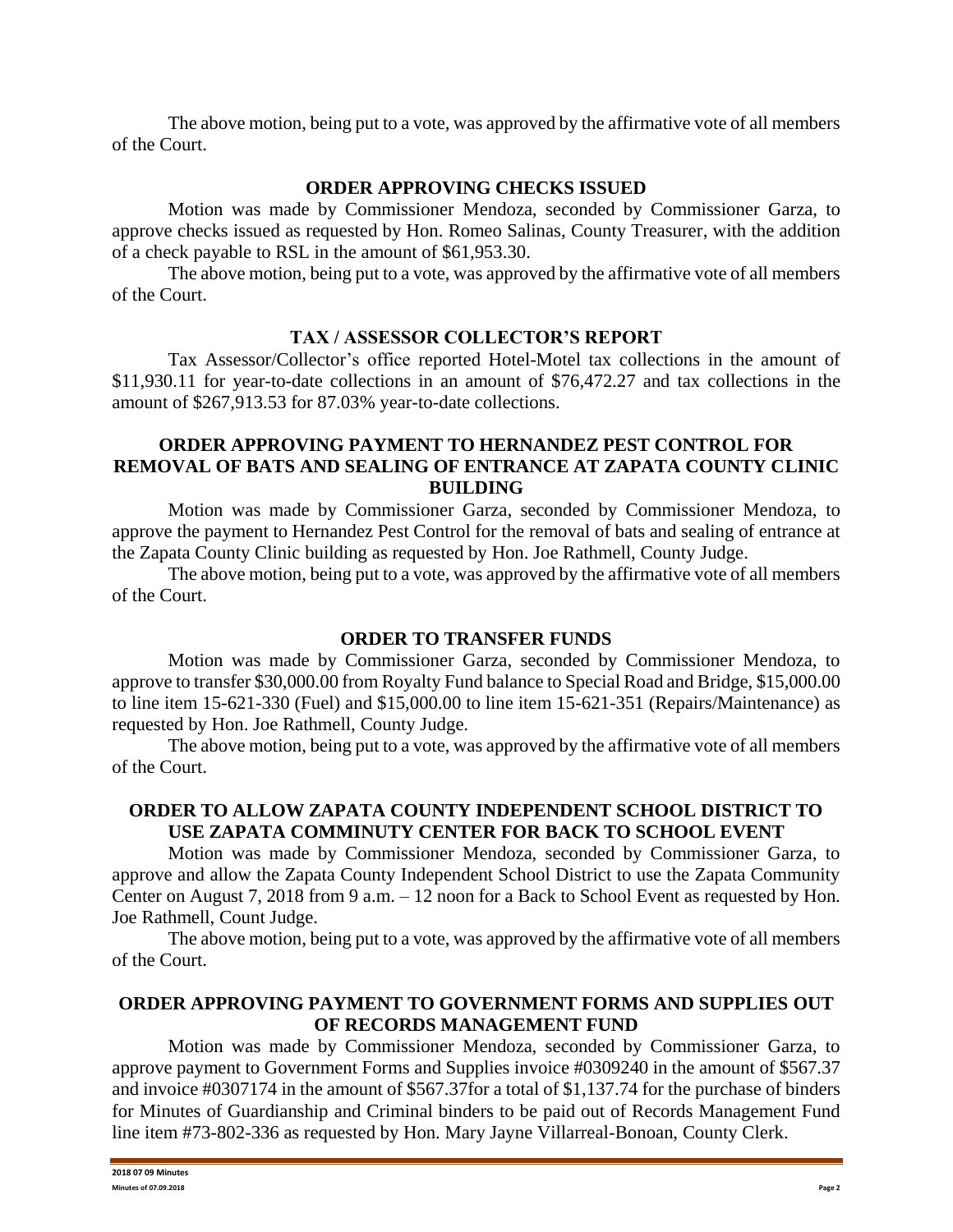The above motion, being put to a vote, was approved by the affirmative vote of all members of the Court.

# **ORDER APPROVING NEW LAND/VITALS SYSTEM WITH KOFILE TECHNOLOGIES FOR COUNTY CLERK'S OFFICE**

Motion was made by Commissioner Garza, seconded by Commissioner Mendoza, to approve a new land/vitals system with Kofile Technologies; as the current Conduent contract expires on December 30, 2018. This solution fits with the current budget of the County Clerk's Office allowing for improved technology and increase copy revenues and to include option daily indexing service at \$2.45 per instrument. Funding is available via the Records Processing line item as requested by Hon. Mary Jayne Villarreal-Bonoan, County Clerk.

The above motion, being put to a vote, was approved by the affirmative vote of all members of the Court.

### **ORDER APPROVING ONE-TIME PAYMENT TO KOFILE TECHNOLOGIES FOR TRANSFER, INSPECTION, RE-INVENTORY AND STORAGE OF MICROFILM**

Motion was made by Commissioner Garza, seconded by Commissioner Mendoza, to approve a one-time payment of \$500.00 to Kofile Technologies for the transfer, inspection, reinventory, and storage of 550 rolls of microfilm, to be paid out of the County Clerk's Archival Fund line item #72-568-336 as requested by Hon. Mary Jayne Villarreal-Bonoan, County Clerk.

The above motion, being put to a vote, was approved by the affirmative vote of all members of the Court.

### **ORDER TO TRANSFER ANTONIO SAAVEDRA III FROM PARAMEDIC TO PARAMEDIC/FIREFIGHTER**

Motion was made by Commissioner Garza, seconded by Commissioner Mendoza, to approve to transfer Antonio Saavedra III from Paramedic at \$12.47 per hour to Paramedic/Firefighter at \$12.75 per hour (slot #15) increase to be paid out of incentive pay as requested by Chief J.J. Meza, Zapata County Fire Department.

The above motion, being put to a vote, was approved by the affirmative vote of all members of the Court.

# **ORDER APPROVING 2018-2019 ZAPATA COUNTY CALENDAR**

Motion was made by Commissioner Mendoza, seconded by Commissioner Garza, to approve the 2018-2019 Zapata County Calendar as requested by Nellie R. Treviño, Personnel Director.

The above motion, being put to a vote, was approved by the affirmative vote of all members of the Court.

#### **ORDER TO APPROVE THE TAC HEBT 2018-2019 RENEWAL FOR EMPLOYEE INSURANCE**

Motion was made by Commissioner Mendoza, seconded by Commissioner Garza, to approve the TAC HEBT 2018-2019 Renewal for employee health insurance at a 90/10 rate as requested by Nellie R. Treviño, Personnel Director.

The above motion, being put to a vote, was approved by the affirmative vote of all members of the Court.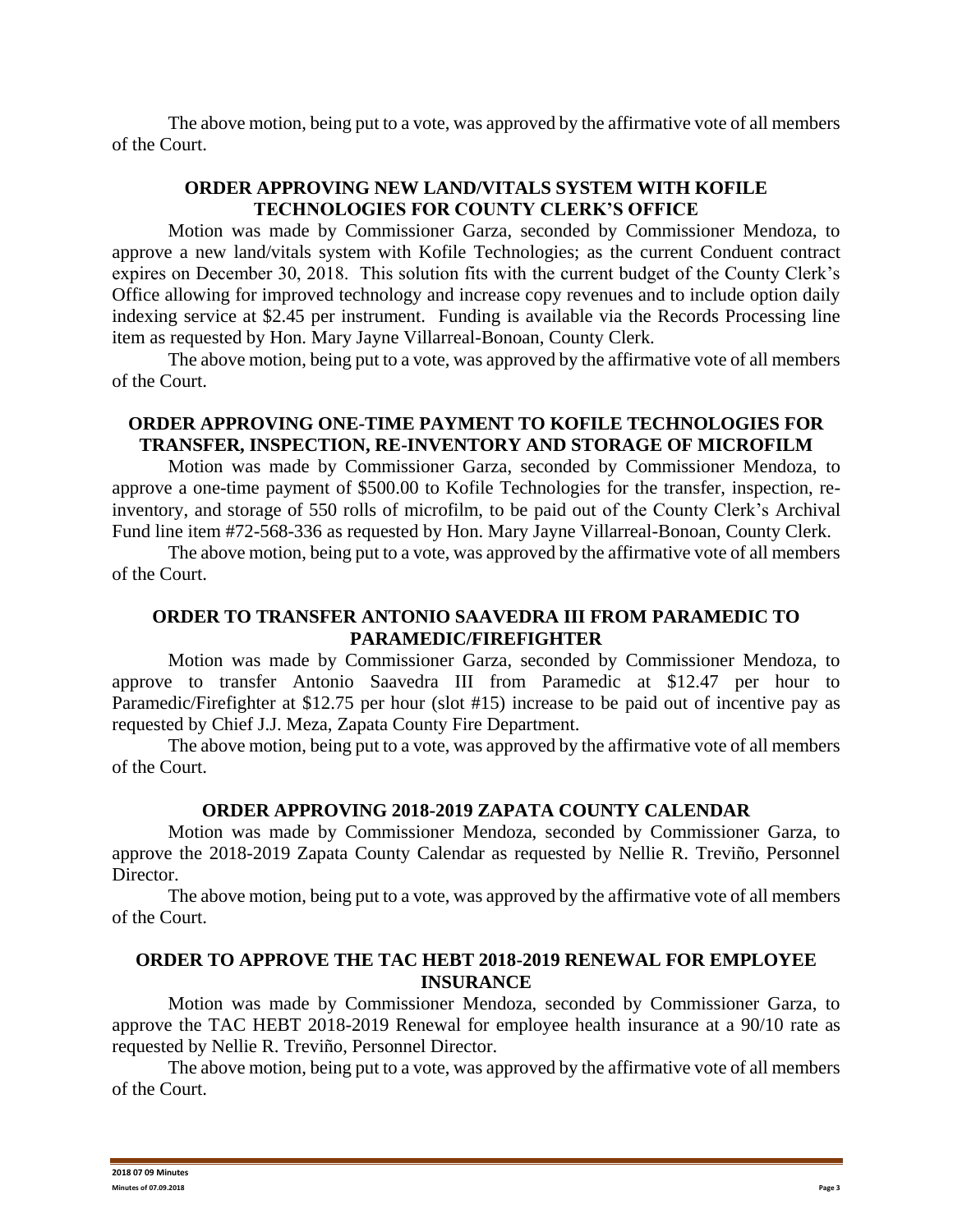#### **ORDER APPROVING LINE ITEM TRANSFER**

Motion was made by Commissioner Garza, seconded by Commissioner Mendoza, to approve the following line item transfer to meet departmental needs:

|              | <b>DEPARTMENT</b>                             | <b>LINE ITEM</b> | <b>FUND</b>                | <b>AMOUNT</b> |
|--------------|-----------------------------------------------|------------------|----------------------------|---------------|
| <b>FROM:</b> | Justice of the Peace Pct. $1 \mid 10-455-316$ |                  | Dues Pct. 1                | \$180.00      |
| TO:          | Justice of the Peace Pct. $1 \mid 10-455-427$ |                  | Workshop/Travel   \$180.00 |               |

as requested by Judge Anna Guerra, Justice of the Peace Pct. 1.

The above motion, being put to a vote, was approved by the affirmative vote of all members of the Court.

#### **ORDER APPROVING PROCLAMATION OF JULY 2018 AS FAIR HOUSING MONTH**

Motion was made by Commissioner Garza, seconded by Commissioner Mendoza, to approve a Proclamation proclaiming July 2018 as Fair Housing Month in the County of Zapata as requested by Triunfo Gonzalez, County Auditor.

The above motion, being put to a vote, was approved by the affirmative vote of all members of the Court.

# **ORDER APPROVING INVOICES AND REVIEW OF CONSTRUCTION STATUS OF ZAPATA COUNTY WASTEWATER TREATMENT PLANT**

Motion was made by Commissioner Garza, seconded by Commissioner Mendoza, to approve payment #13 to EDCDC in the amount of \$228,911.72 and payment to Premier Engineering in the amount of \$20,189.76, including Terracon Invoice #14682 for construction of the Zapata County Wastewater Treatment Plant, as requested by Manuel Gonzalez, Jr. Premier Engineering. The project is moving along smoothly and employees will be receiving training for some of the operations of the newly installed equipment.

The above motion, being put to a vote, was approved by the affirmative vote of all members of the Court.

# **ORDER APPROVING INVOICE AND REVIEW AND CONSTRUCITON STATUS OF COLORADO ACRES SEWER PROJECT**

Motion was made by Commissioner Garza, seconded by Commissioner Mendoza, to approve payment to Premier Engineering in the amount of \$1,600.00 for consultation of Colorado Acres Sewer Project as requested by Manuel Gonzalez, Premier Engineering. Renewed letter of credit was received from contractors, lift station is completed. Contractor was paid at the beginning of the year.

The above motion, being put to a vote, was approved by the affirmative vote of all members of the Court.

### **ORDER APPROVING INVOICE AND REVIEW AND CONSTRUCTION STATUS OF 11TH AVENUE AND LOZANO ROAD**

Motion was made by Commissioner Mendoza, seconded by Commissioner Garza, to approve payment to Premier Engineering in the amount of \$3,180 for consultation of the  $11<sup>th</sup>$ Avenue and Lozano Road (CERTZ Project) as requested by Manuel Gonzalez, Premier Engineering. Waiting for go-ahead on the above mentioned project.

The above motion, being put to a vote, was approved by the affirmative vote of all members of the Court.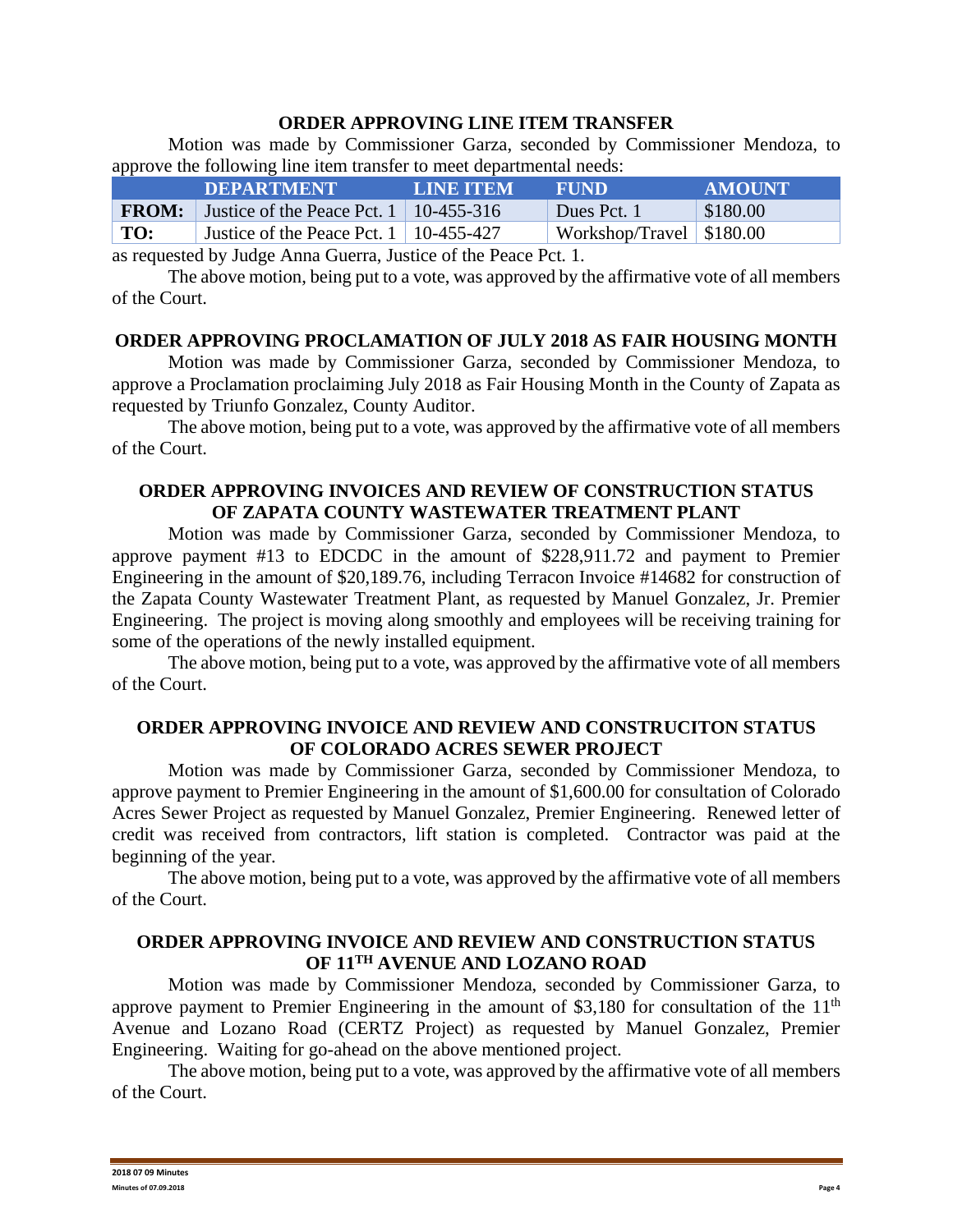#### **ORDER APPROVING INVOICES AND STATUS REVIEW FOR CDBG PROJECTS AND TRUMAN PHELPS SUBDIVISION SEWER PROJECT**

Motion was made by Commissioner Mendoza, seconded by Commissioner Garza, to approve payment to Premier Engineering for invoice #14036 in the amount of \$10,332.00 for Truman Phelps Subdivision Sewer Project and Invoice #14406 in the amount of \$8,204.00 for the CDBG No. 7216511, 3rd, 4th and 7th Street Improvement Project as requested by Manuel Gonzalez, Jr., Premier Engineering. Approval of funds from TDA is pending.

The above motion, being put to a vote, was approved by the affirmative vote of all members of the Court.

#### **ORDER APPROVING RE-PLAT OF LOT 123 BLOCK 5 OF THE FLORES ADDITION UNIT 1**

Motion was made by Commissioner Mendoza, seconded by Commissioner Garza, to approve the re-plat of Lot 123 Block 5 Flores Addition Unit 1 as requested by Manuel Gonzalez, Premier Engineering.

The above motion, being put to a vote, was approved by the affirmative vote of all members of the Court.

### **MOTION WAS MADE BY COMMISSIONER GARZA, SECONDED BY COMMISSIONER MENDOZA, TO ENTER INTO EXECUTIVE SESSION**

# **MOTION WAS MADE BY COMMISSIONER GARZA, SECONDED BY COMMISSIONER MENDOZA, TO RETURN TO REGULAR SESSION**

# **ORDER TO HIRE ENGINEER TO DETERMINE IF COUNTY RIGHT OF WAY IS INFRINGING ON PRIVATE PROPERTY AND SURVEY AND GET METES AND BOUNDS**

Motion was made by Commissioner Mendoza, seconded by Commissioner Garza, to hire Premier Engineering to determine if the county right of way is infringing on private property (1209 Miraflores Avenue); engineer will also survey and provide metes and bounds for property as requested by Hon. Joe Rathmell, County Judge.

The above motion, being put to a vote, was approved by the affirmative vote of all members of the Court.

# **ORDER TO TABLE REQUEST BY JUDGE RATHMELL TO REVIEW RSL CONTRACT**

Motion was made by Commissioner Garza, seconded by Commissioner Mendoza, to table request by Judge Rathmell, regarding request to review RSL contract.

Executive Session is requested pursuant to Texas Government Code Title 5, Sub Chapter D, Section 551.071, Consultation with Attorney).

#### **ADJOURN**

Motion to adjourn was made by Commissioner Garza, seconded by Commissioner Mendoza, and being put to a vote, was approved by the affirmative vote of all members of the Court.